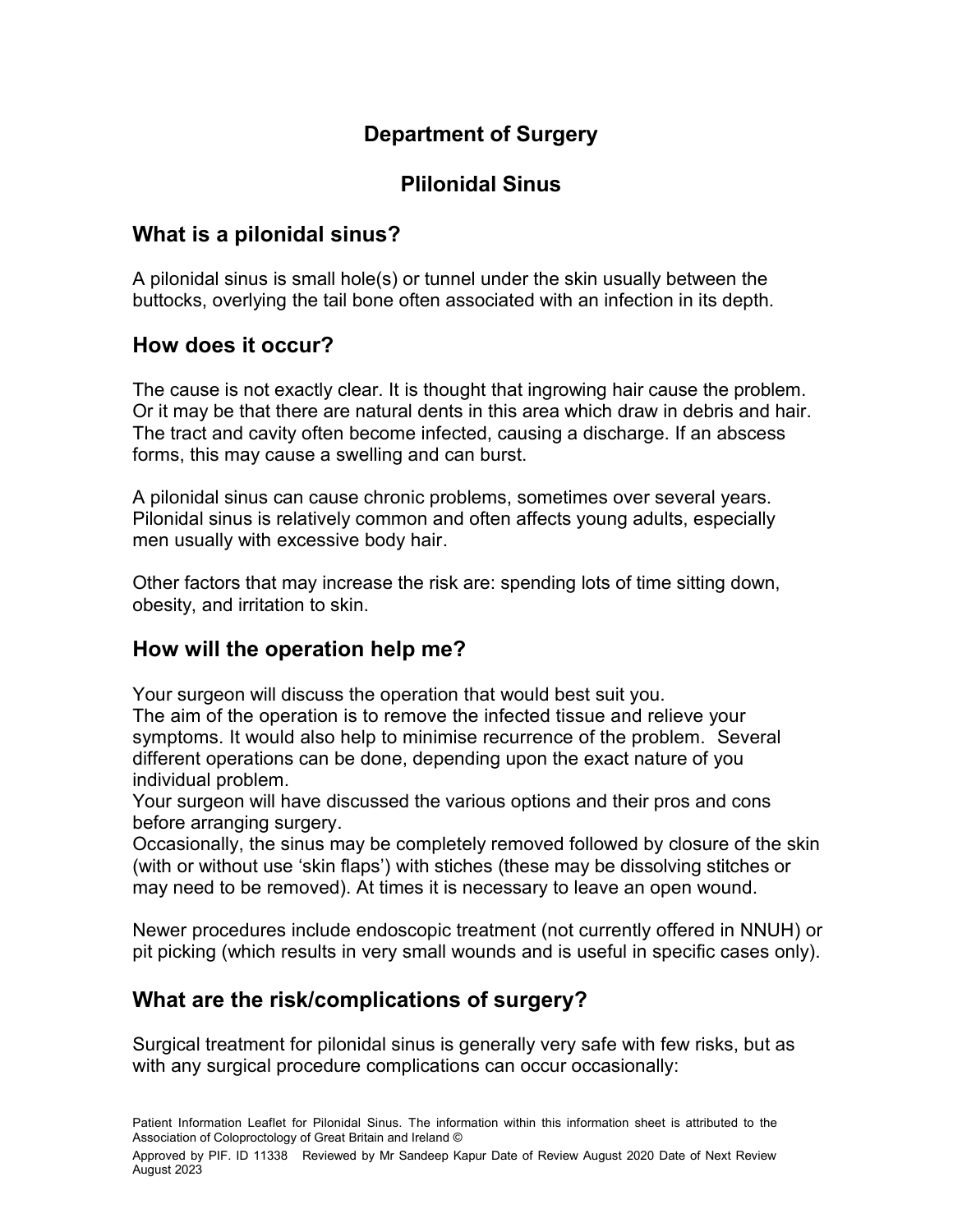- Severe bleeding
- Wound infection
- **Recurrence**

These risks/complications will be explained to you when the surgeon asks you to sign the consent form for the operation.

## **Coming into hospital**

You will be asked to attend the pre-admission assessment clinic 1-6 weeks prior to admission to ensure you are fit for surgery, allowing time for the necessary preoperative tests, which may include blood test, cardiogram (ECG) and a chest x-ray

You will be admitted on the day of surgery unless there are any medical or technical reasons, which may require you to be admitted the day before the operation. The operation is usually carried out under general anaesthetic. The surgeon performing the operation and the anaesthetist will see you and go through the procedure once again. If you have any questions about your operation, please ask the doctors.

Often the surgery is done on a day case basis. If your operation is not done as a day case we will usually want you to stay in hospital 2-3 days after the operation, but this can vary between individuals.

### **What should I expect after the operation?**

When you are awake you will be able to eat and drink as you wish, and to get up as soon as you feel able. It is advisable to stay on the ward until the effects of the anaesthetic has completely worn off.

If your sinus has been layed open (without skin closure) you will have a dressing in place around the entrance to the sinus. Some discomfort is to be expected, pain killers will be prescribed for you. Usually dressing change is arranged with district nurse / practice nurse or ward nurses if you are an in-patient.

It is essential that the sinus heals from the base upwards towards the skin. The nurse will dress your wound each day to make sure that the skin does not heal over before the tract is healed.

You will normally have a bath the day after surgery and this will soak the dressing out (it may need a little gentle pull). It is quite possible that you may bleed a little in the bath (do not be alarmed - this can make the water look very red!). Ask your nurse for assistance if you are concerned. You will probably find that frequent baths are soothing to the area.

Patient Information Leaflet for Pilonidal Sinus. The information within this information sheet is attributed to the Association of Coloproctology of Great Britain and Ireland ©

Approved by PIF. ID 11338 Reviewed by Mr Sandeep Kapur Date of Review August 2020 Date of Next Review August 2023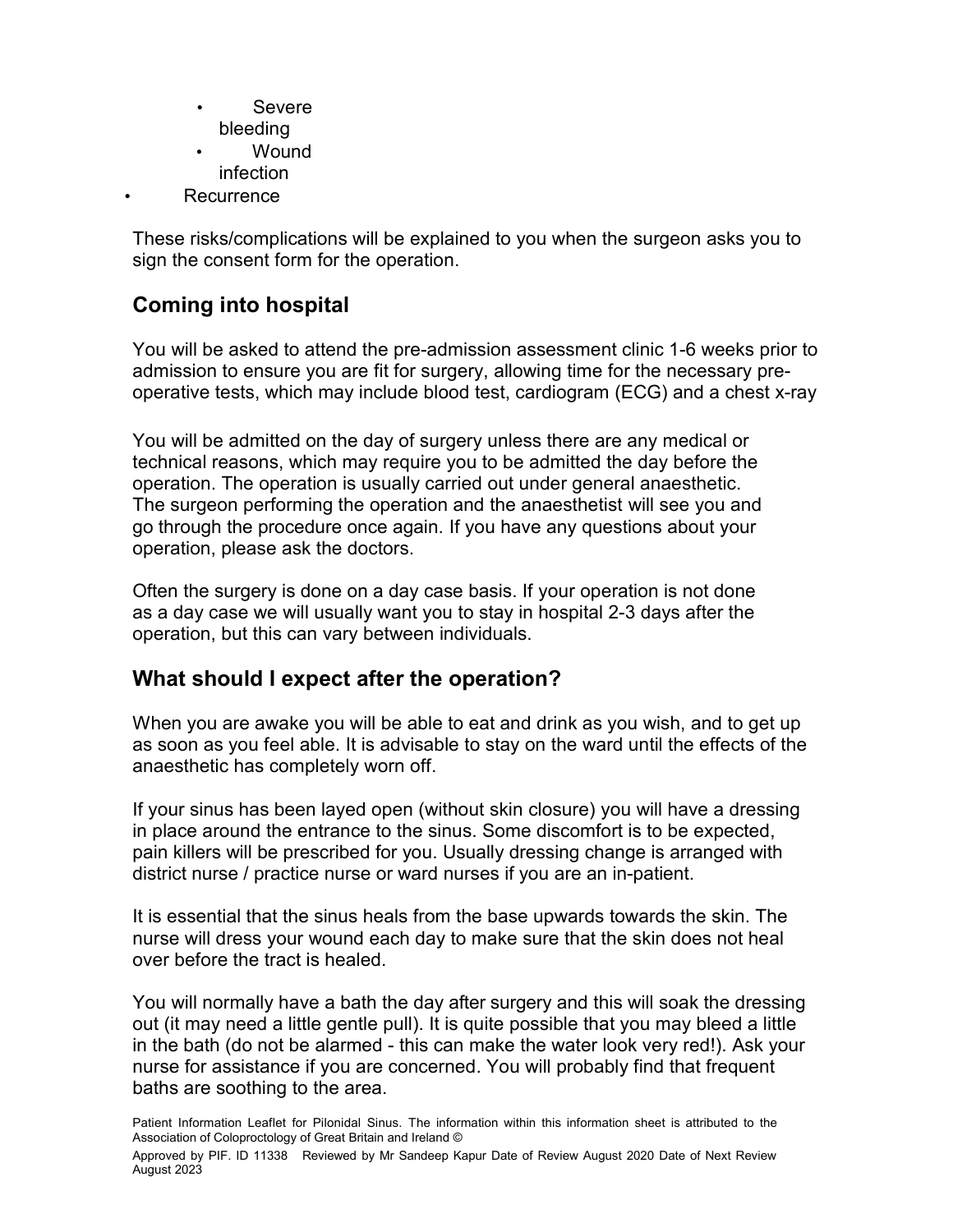It will be necessary to continue daily dressing of your wound until it has completely healed.

- Try to avoid excessive walking or sitting still until your wound has healed.
- It would be unwise to go swimming as chlorine may affect healing and there is a risk of picking up or passing on an infection.
- You should also try to avoid any friction in the area, as might be caused by tight clothing.
- You can resume sexual relations as soon as this feels comfortable

Some patients may need to stay in hospital for a few days, especially if 'flaps' have been used to close the skin and drains left in. The ward nurses will look after these. Drains are usually removed prior to discharge and if wound is healthy (and stitched) then just a review with practice nurse is needed few days down the line.

It is very important that hairs do not grow into the healing tract. In most cases it is helpful to shave around the area until healing occurs.

It is important to keep the area clean. If possible you should wash the area after each bowel action. for 3-4 weeks after the operation. You may find that sitting on the edge of the bath and using a shower attachment (if available) is a convenient way of cleaning the area.

The time taken to get back to normal activities varies for different people. Do as much as you feel comfortable doing. You should not drive unless you feel ready and confident to do so.

Certain painkillers may make you drowsy, so you should avoid driving or operating machinery if this is the case. Please check with your Insurance Company as policies vary with individual companies.

If lifting causes you discomfort you should avoid it.

If you have had surgery to remove the sinus (and the skin has been closed), you may have removable stitches or dissolving stitches (this will be explained before discharge).

There may be a drain to remove any seepage from the operative site (usually removed before discharge from hospital), along with dressing to cover the stitches. These usually stay for 2-3 days. It is important in these cases to avoid stretching the area and therefore you may be advised to not sit for long periods of time or to stoop forwards.

Most people need a few days off work, but this will depend on what you job involves. It is important for you to pay attention to your body, and only do as much as you feel able to. If you require a sick certificate for work please ask a member of staff before discharge

Patient Information Leaflet for Pilonidal Sinus. The information within this information sheet is attributed to the Association of Coloproctology of Great Britain and Ireland ©

Approved by PIF. ID 11338 Reviewed by Mr Sandeep Kapur Date of Review August 2020 Date of Next Review August 2023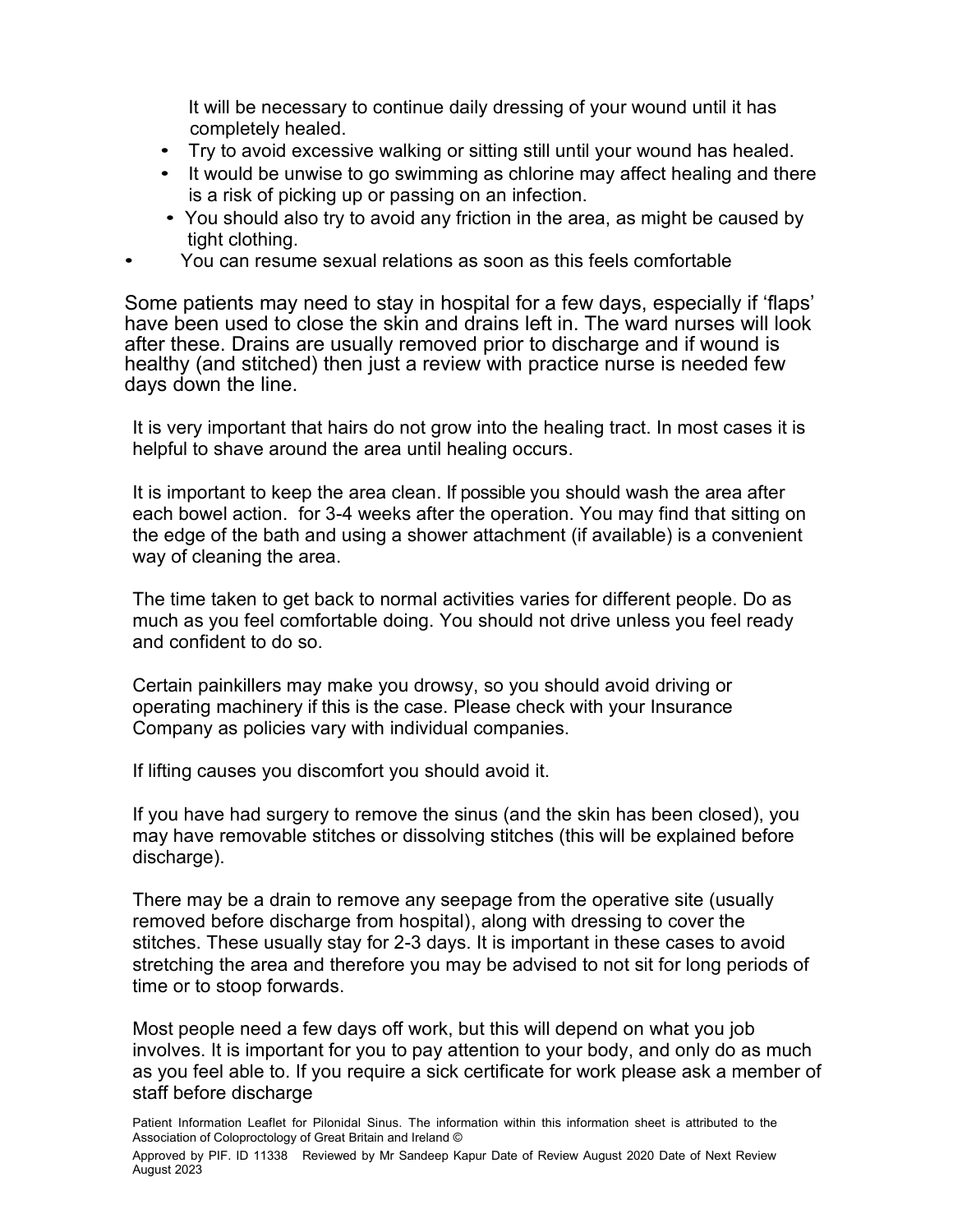Pilonidal sinuses vary a lot in the time that they take to heal (depending on the extent of disease, type of procedure). Some can take several months and this can be very frustrating. Sometimes hairs can grow inside the tract, therefore it is advisable to shave a couple of inches around the wound to stop this happening. It is important to try to be patient, and to continue the dressings for as long as necessary.

In the period following your operation you should seek medical advice if you notice any of the following problems:

Severe bleeding, increased pain, redness, swelling or discharge as these may indicate an infection.

**Please retain this information leaflet throughout your admission, making notes of specific questions you may wish to ask the Doctor and/or Nurses before discharge.**

#### **Points of contact:**

If you have any queries prior to the procedure outlined and the implications for your relatives/carers, please contact the Surgical Pre-Admission Assessment Clinic on 01603 287819.

If you have any queries following the surgery please contact the ward from which you were discharged via the main hospital switchboard on 01603 286286.

### **Further information and support:**

NHS Choices www.nhs.uk

St Marks Hospital www.stmarkshospital.org.uk

The Association of Coloproctology of Great Britain & Ireland Web address: www.acogbi.org.uk

**For Help Giving Up Smoking:** Smoke Free Norfolk 0800 0854 113



This sheet describes a medical condition or surgical procedure. It has been given to you because it relates to your condition; it may help you understand it better. It

Patient Information Leaflet for Pilonidal Sinus. The information within this information sheet is attributed to the Association of Coloproctology of Great Britain and Ireland ©

Approved by PIF. ID 11338 Reviewed by Mr Sandeep Kapur Date of Review August 2020 Date of Next Review August 2023